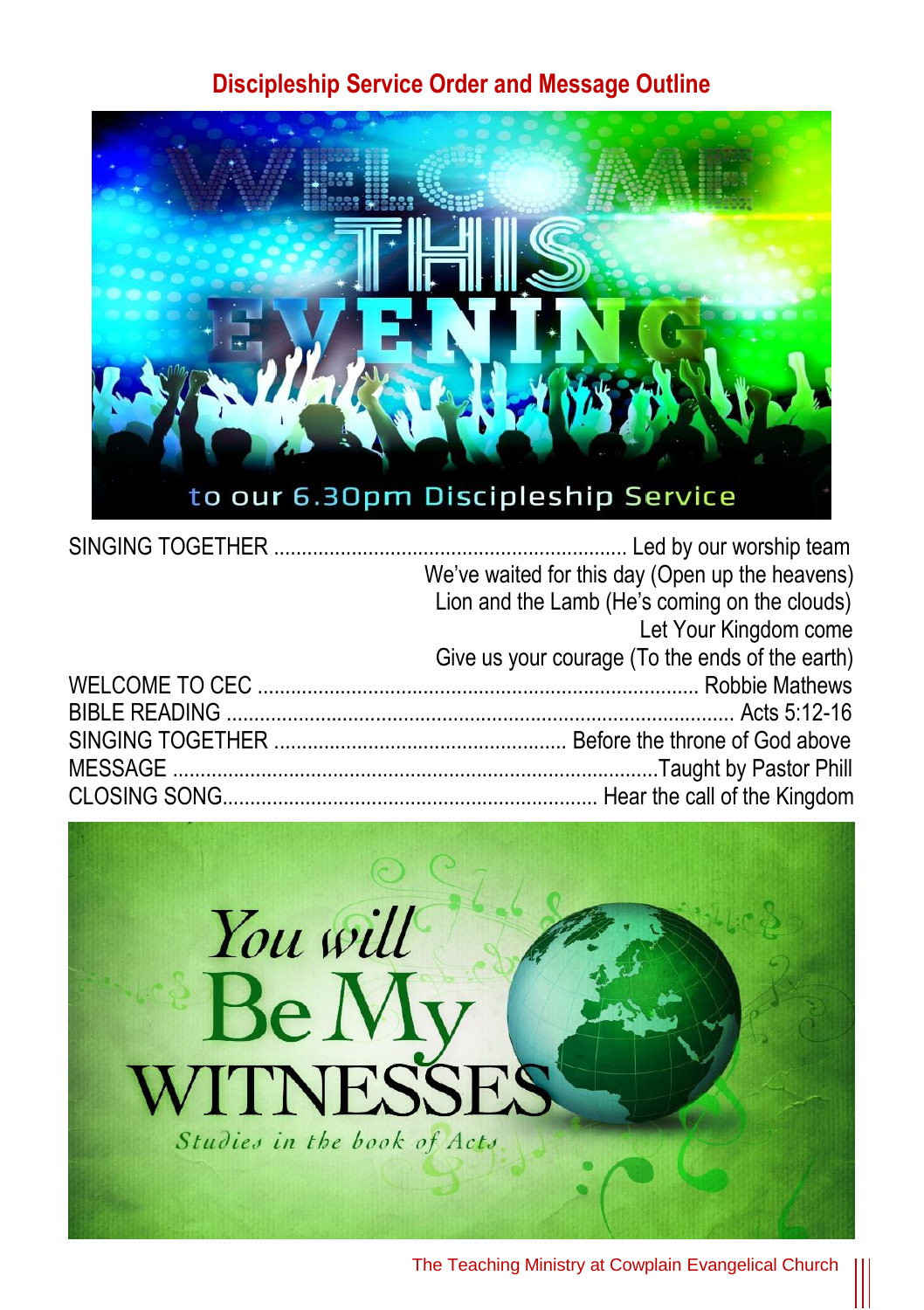## **You will be my witnesses#15 A growing church Acts 5:11-16**

## **Introduction**

Acts 1:8

Acts 4:4

Acts 5:14

Acts 6:7

Acts 8:6

Acts 9:31

Acts 11:21, 24

Ephesians 4:11-16

|||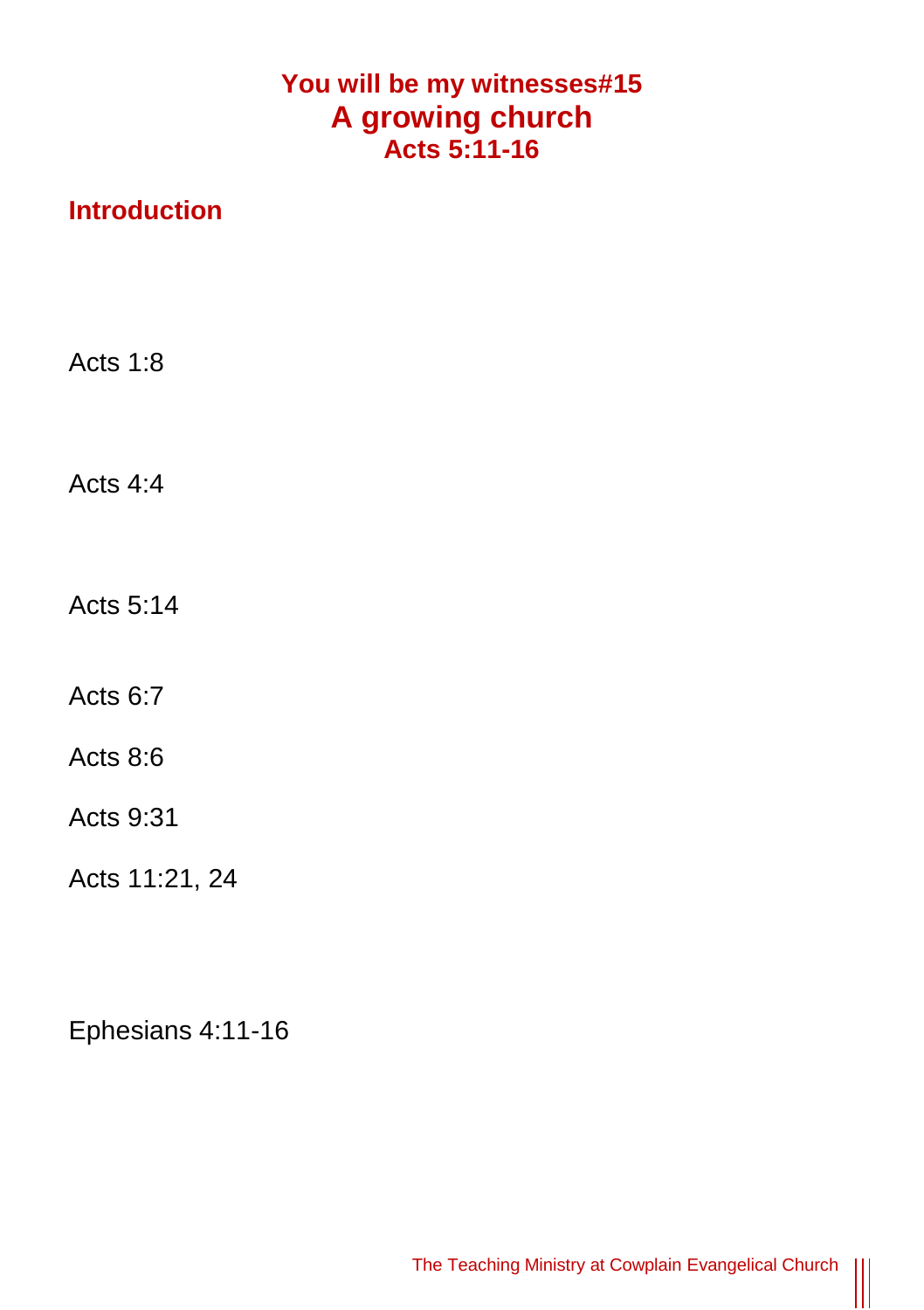# **The church that is going to have an impact:**

**1. The church must be \_\_\_\_\_\_\_\_\_\_\_\_\_\_\_\_\_\_\_\_\_\_\_.** 

1 Timothy 5:20

Titus 1:13

1 Peter 4:17

Acts 5:12

Acts 5:13

Acts 5:14

Luke 9:23